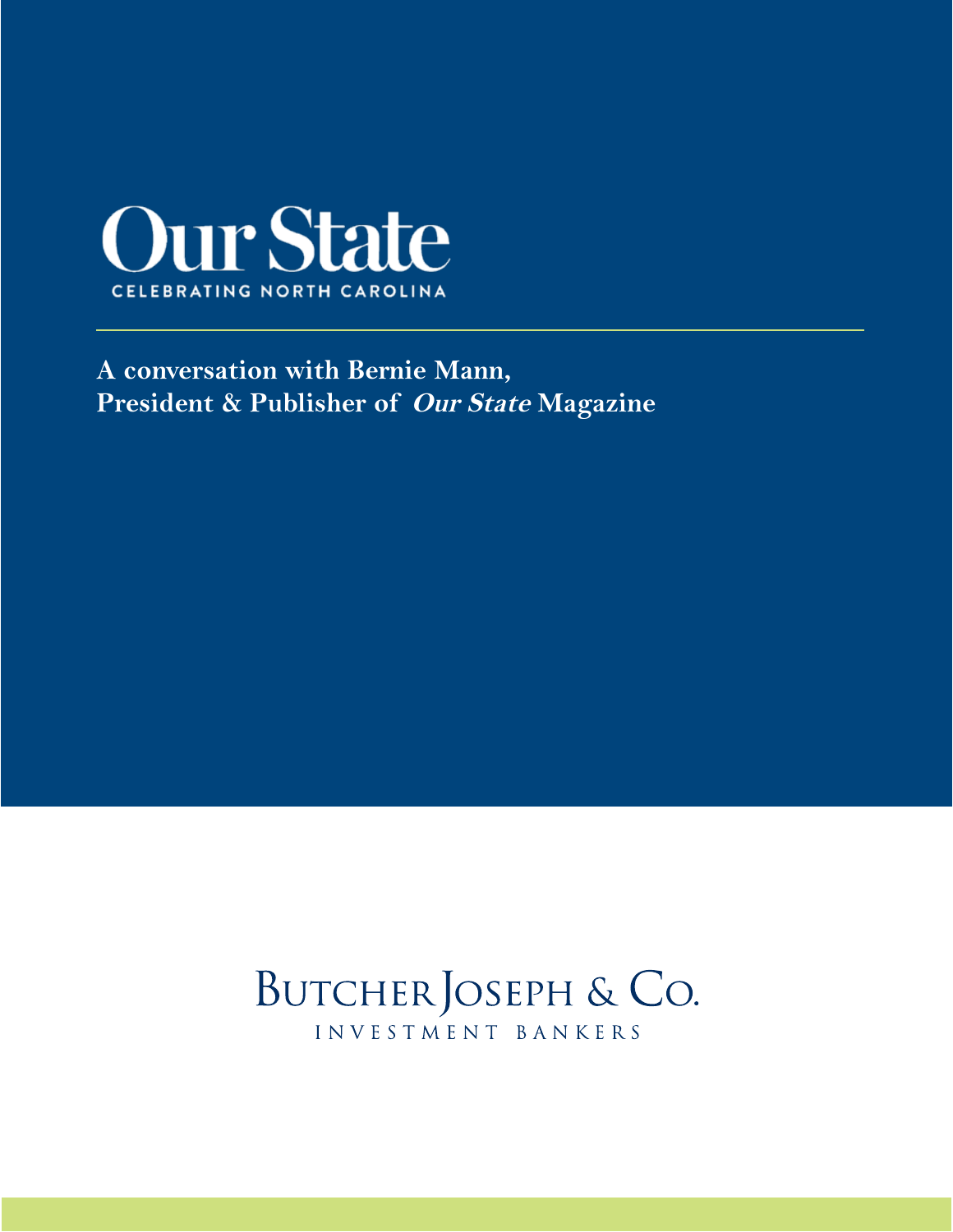#### **BUTCHER** Joseph  $Co$

Celebrating North Carolina since 1933, [Our State](https://www.ourstate.com) is a monthly publication recognizing the very best of North Carolina through lively storytelling and stunning photography. It is known as the source of information for those who lived in North Carolina all their lives, those just becoming acquainted with the state, or those looking to visit or relocate.

In 1996, Mann Media bought the publication and has helped ensure it remains the largest paid circulation of any North Carolina magazine or daily newspaper. In March 2018, Our State's 85th anniversary year, Bernie Mann, President & Publisher of Our State, sold the company to an [Employee Stock Ownership Plan \(ESOP\).](https://www.butcherjoseph.com/employee-buyouts-using-an-esop) While he remains the publisher of *[Our State](https://www.ourstate.com)*, he is no longer the owner - the employees are.

We sat down with Bernie to get his outlook on the industry, what he sees for the future of publishing and important questions for business owners to consider about the future.



*"I feel an obligation to share the success that I've had financially with the people that help make it."* — *Bernie Mann*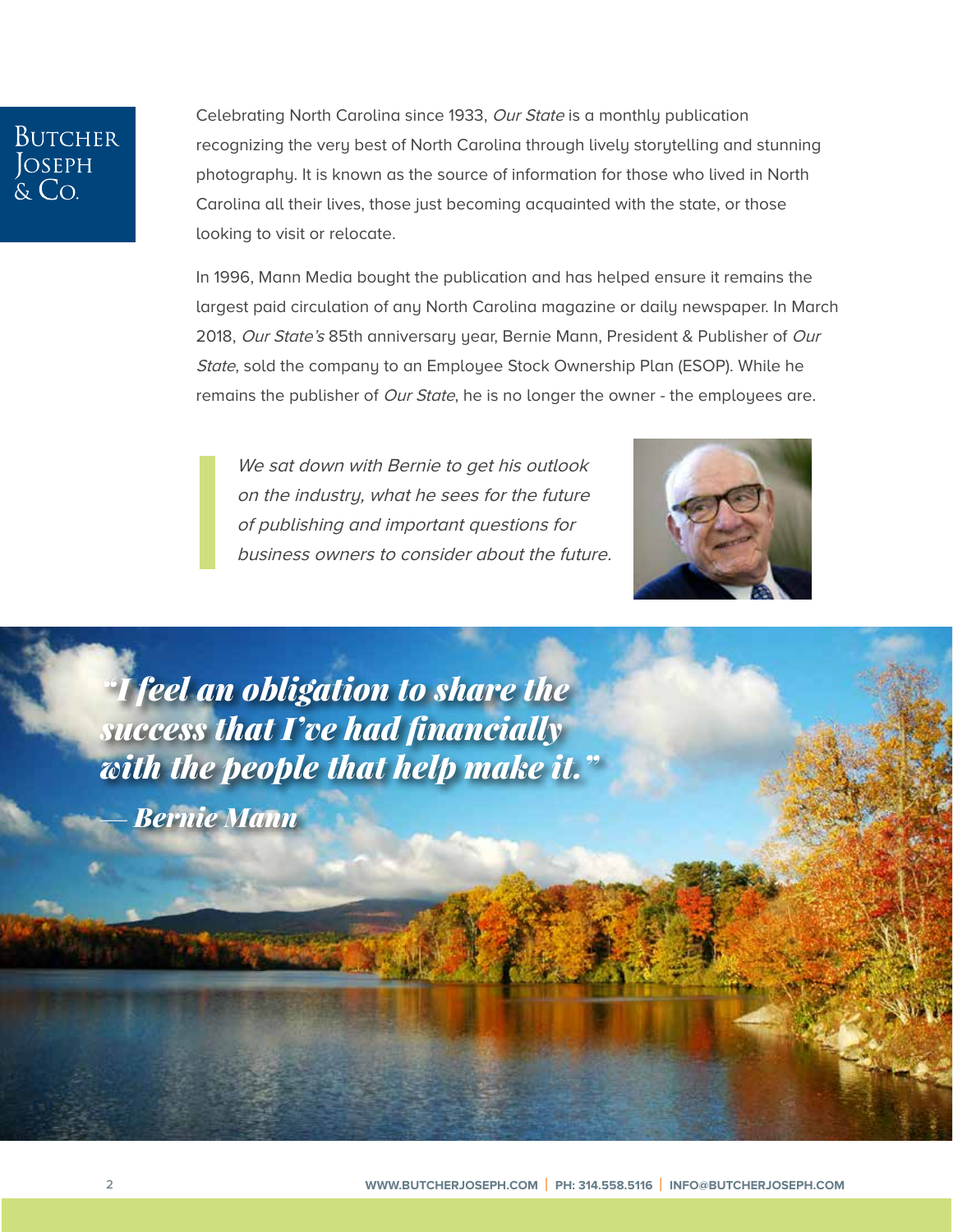#### **BUTCHER S**SEPH  $\cap$

## **Who is your typical customer?**

Most of our readers are between 55 and 65 years old and have a vested interest in our beautiful state. They enjoy reading [Our State](https://www.ourstate.com) because it's merely a relaxing read with beautiful photography and information about North Carolina. We're very fortunate to have a loyal customer base with more than 170,000 subscribers and a 70% subscription renewal rate. Due to the nature of our specific publication, we have comparatively very few digital subscriptions. Reading a magazine like ours is hard to enjoy on a small screen.

#### **OUR STATE MAGAZINE** - AT A GLANCE -

More than 170,000 subscribers

Largest paid circulation of any North Carolina magazine

70%+ subscription renewal rates (national average: 40%)

Under Bernie's leadership, subscriptions have increased 8x since 1996.

75%+ of Our State's workforce is female.

Two time winner of "Best Issue" from FOLIO magazine

Senior management team members have an average of 17 years of company experience per employee.

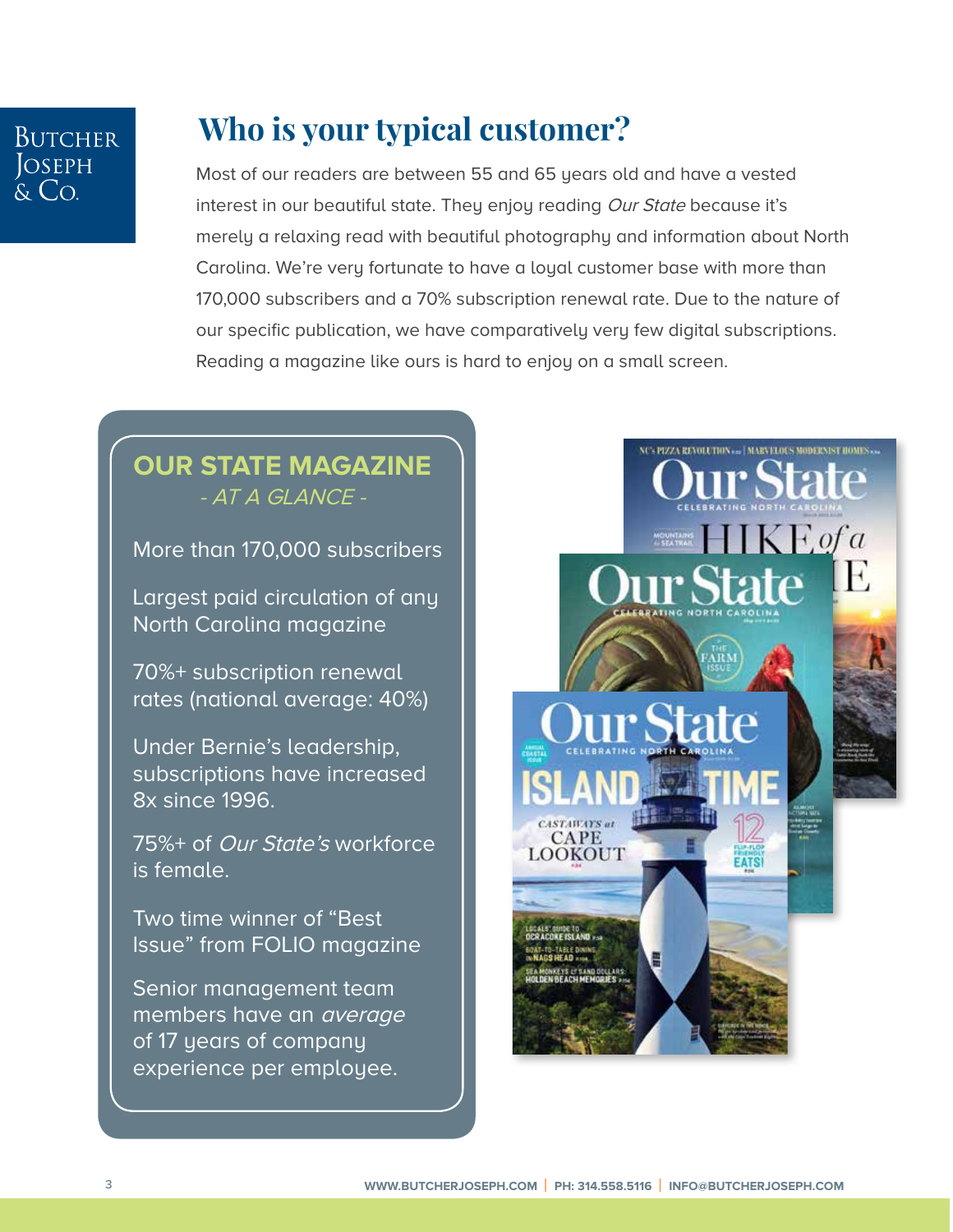### **What are the significant opportunities for the future?**

It's easier than ever for consumers to choose another brand, another product, or another store. The typical American consumer is in flux: more consumers demand greater value and premium experiences.

[Our State](https://www.ourstate.com) believes in **simply delivering a great product** and the rest will follow. Every day, we ask ourselves what we can do to please the reader. What can we give them that they can't get anywhere else? By knowing our readers and listening to them, the new opportunities that present themselves are limitless.

# **Do you have any areas of concern for your company's future?**

We've heard time and time again that 'print is dead,' but we don't believe that to be true. It's simply not the path for everyone. For example, in 2018, we saw Conde Nast report a \$100M loss and blame it largely on trying to reshape its business for the digital future, but their top leadership reported taking home compensations comparable to when they were in the black. I believe the reason we've been so successful through the years is rooted in our management team and having leadership in place that understands our customers and what we need to deliver an exceptional product. Yes, a robust website is essential in today's day and age, but understanding your readers' expectations and continuing to upgrade your product is vital to both a print and digital strategy.

To combat any areas of concern, I look at the magazine like a restaurant; I want to have specials in place to give people something unexpected something they couldn't get anywhere else - while still providing the trusted content they have come to rely on for the past 86 years.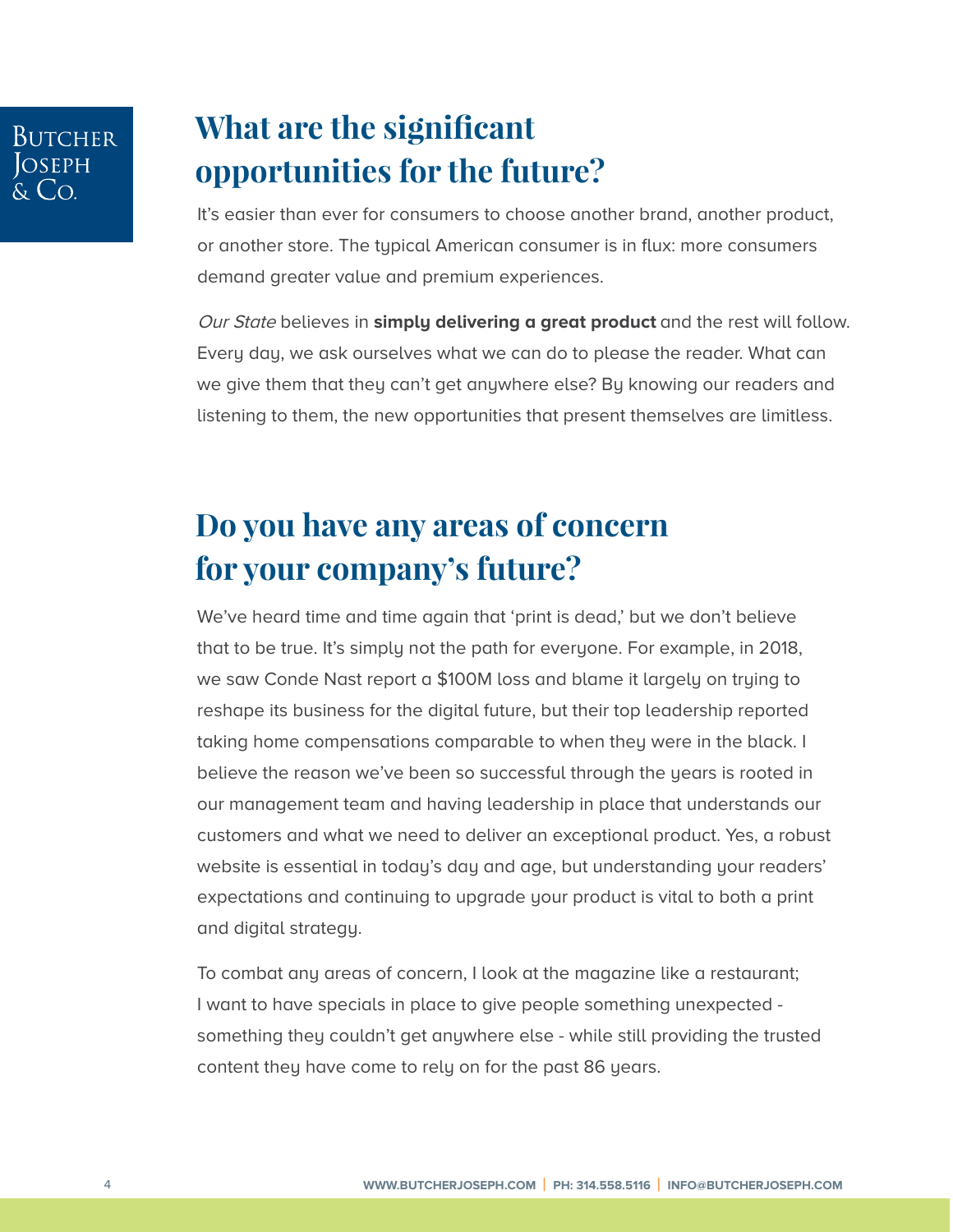# **BUTCHER** OSEPH

### **What have you found to be the hardest positions to hire?**

We're very fortunate to have amazing, long-tenured employees that have enabled our ability to recruit quality people. No matter what company your industry is in, I feel like it's an ongoing struggle to ensure you hire excellent salespeople that understand the importance of putting customer needs first.

# **What are some of the broader trends within your industry?**

While I don't necessarily believe there are specific and unique industries with niche needs to address, every industry sees similar trends that ladder up to increasingly similar issues. I have the benefit of 20+ years of experience in publishing and I can assure you that a well-run company depends largely on the leadership and the quality of the people working for you.

As consumers become more connected, and businesses become more global, you can't survive by doing what you've always done. You need to look beyond the four walls of your company. If you focus just on your business, you'll miss the real drivers of change, growth and contraction.



\*IBIS World 2019